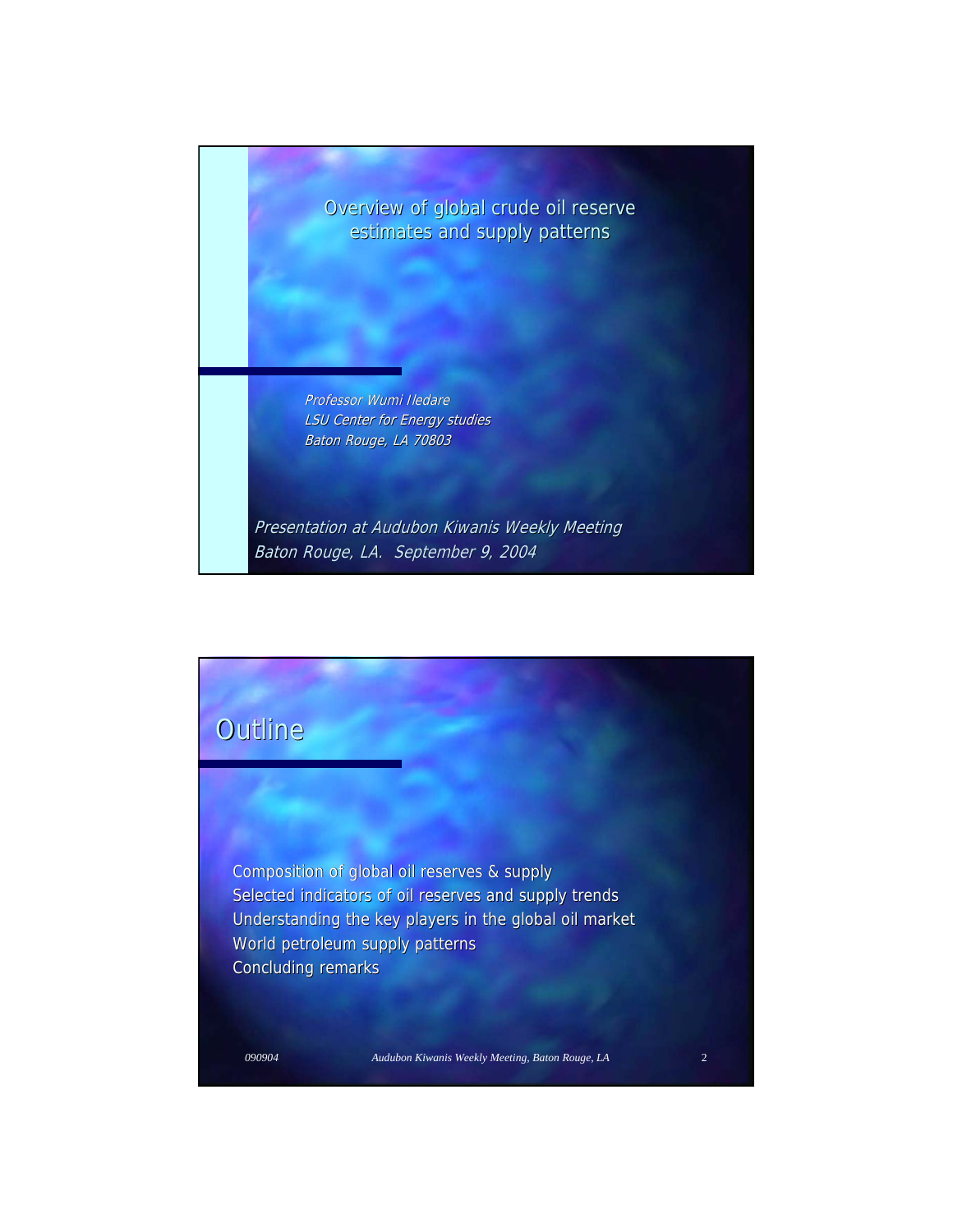

|                   |                       |                | Where are proved oil reserves located? |                |  |  |  |
|-------------------|-----------------------|----------------|----------------------------------------|----------------|--|--|--|
|                   |                       |                |                                        |                |  |  |  |
|                   |                       |                |                                        |                |  |  |  |
| Rank<br>(Current) | Country               | $1 - 1 - 2004$ | $1 - 1 - 1994$                         | $1 - 1 - 1984$ |  |  |  |
|                   | Saudi Arabia*         | 262.7          | 261.4                                  | 168.8          |  |  |  |
| $\overline{2}$    | Canada                | $180.0^{*}$    | 10.0                                   | 9.6            |  |  |  |
| 3                 | Iran*                 | 130.7          | 92.9                                   | 55.3           |  |  |  |
| 4                 | $Iraq*$               | 115.0          | 100                                    | 65.0           |  |  |  |
| 5                 | United Arab Emirates* | 97.8           | 97.7                                   | 32.4           |  |  |  |
| 6                 | Kuwait*               | 96.5           | 96.5                                   | 65.0           |  |  |  |
| $\overline{7}$    | Venezuela*            | 78.0           | 64.4                                   | 25.9           |  |  |  |
| 8                 | Russia                | 69.1           |                                        |                |  |  |  |
| 9                 | $Libya*$              | 36.0           | 22.8                                   | 21.8           |  |  |  |
| 10                | Nigeria*              | 34.3           | 21.0                                   | 16.6           |  |  |  |
| 11                | <b>United States</b>  | 30.7           | 30.2                                   | 35.6           |  |  |  |
| 12                | China                 | 23.7           | 29.5                                   | 18.2           |  |  |  |
| 13                | Mexico                | 16.0           | 50.8                                   | 49.9           |  |  |  |
| 14                | Oatar                 | 15.2           | 3.1                                    | 3.3            |  |  |  |
| 15                | Algeria*              | 11.3           | 9.2                                    | 9.2            |  |  |  |
| 16                | <b>Brazil</b>         | 10.6           | 5.0                                    | 2.1            |  |  |  |
| 17                | Norway                | 10.1           | 9.5                                    | 3.8            |  |  |  |
| 18                | Kazakhstan            | 9.0            | $\sim$ $\sim$                          | ۰.             |  |  |  |
| 19                | Angola                | 8.9            | 1.9                                    | 1.7            |  |  |  |
| 20                | Azerbaijan            | 7.0            |                                        |                |  |  |  |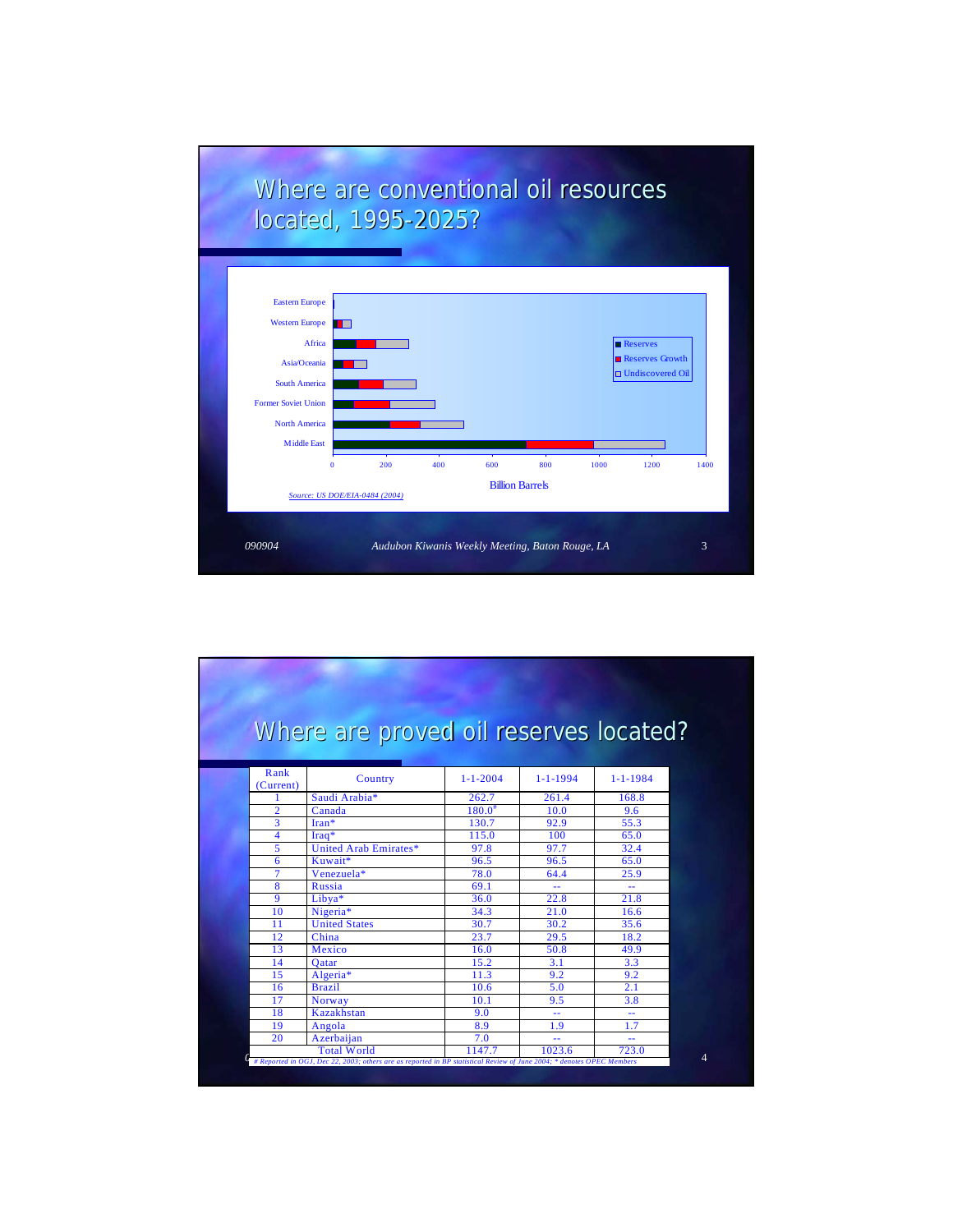

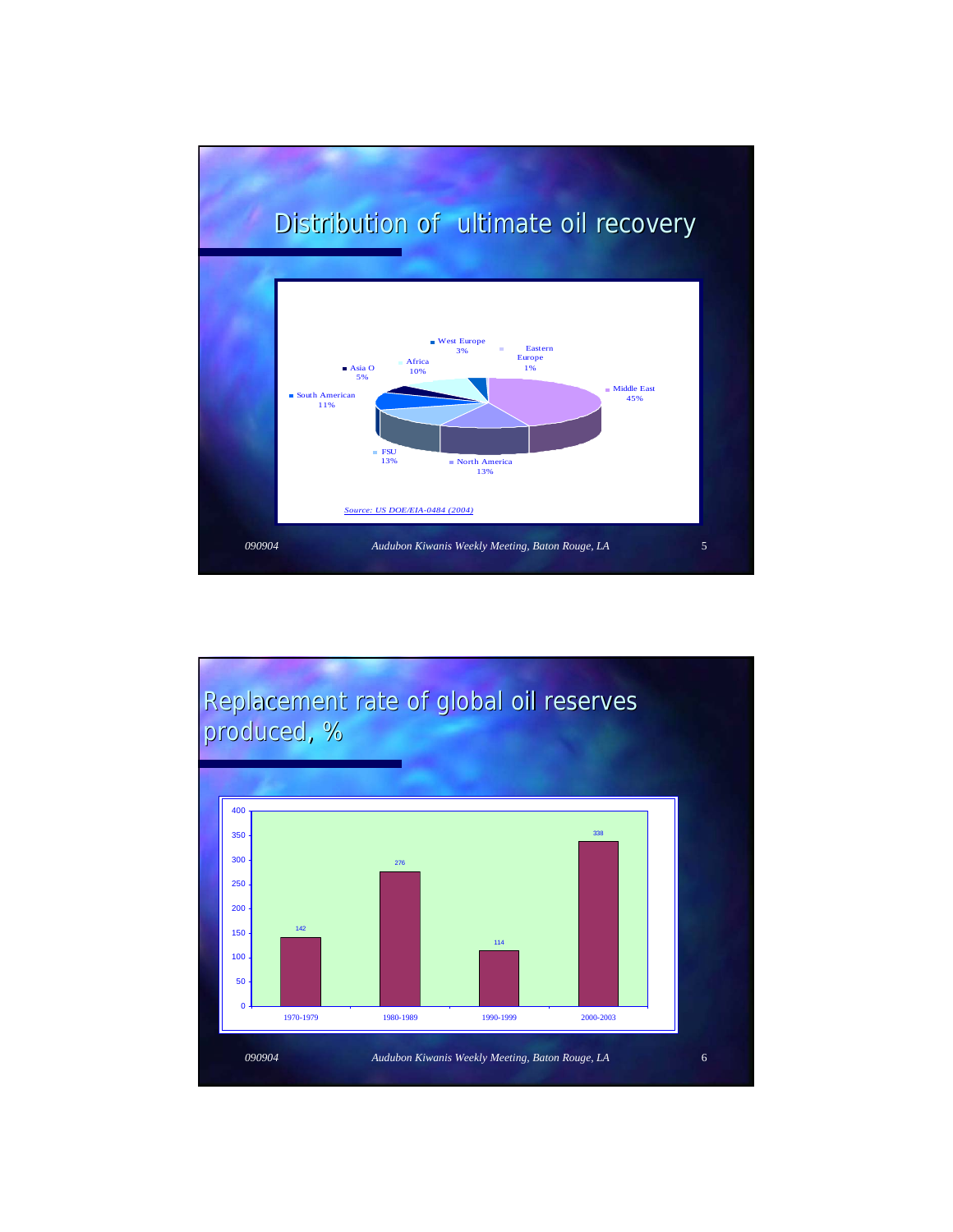

Oil production equivalency of proved reserves at the 2003 production rate

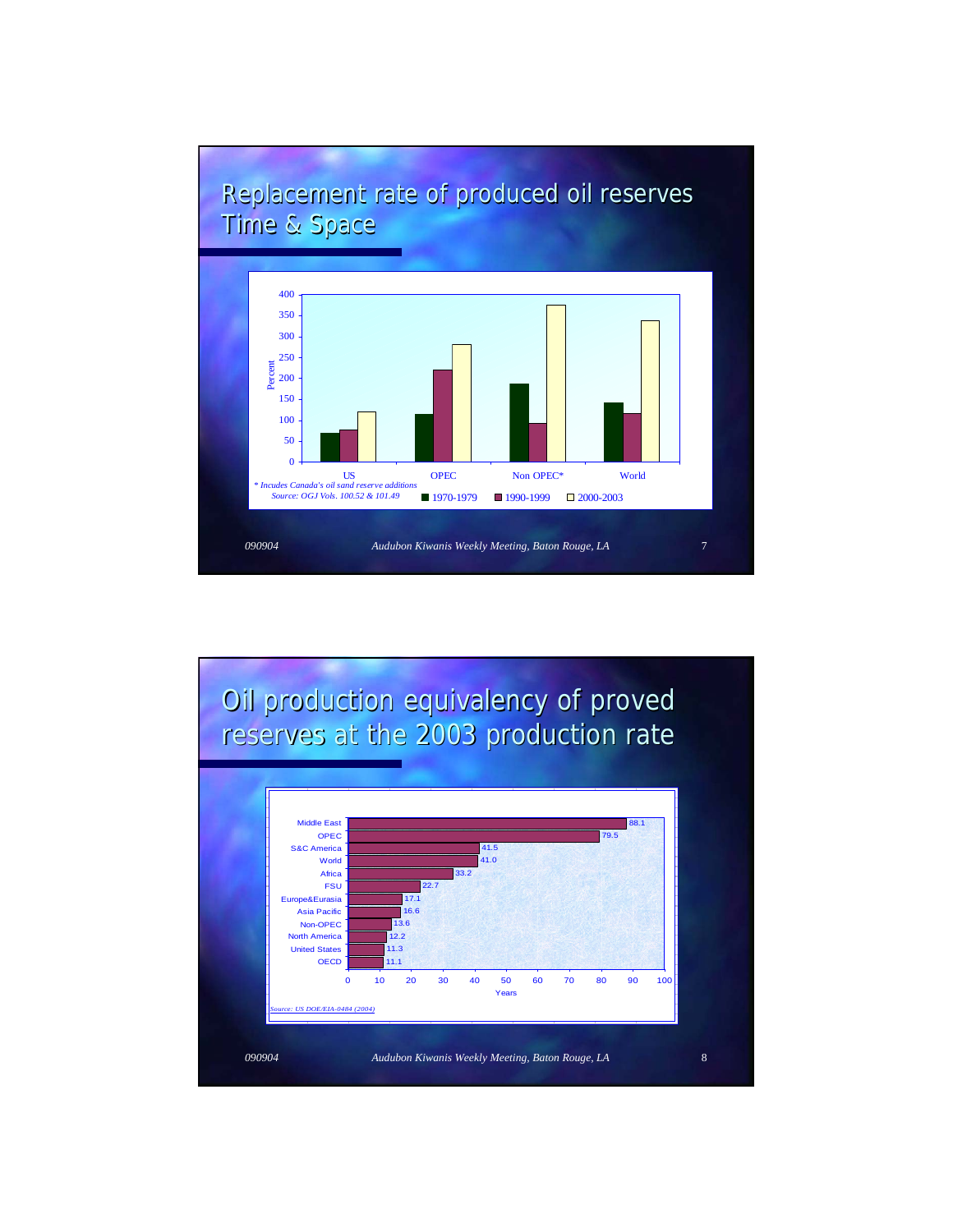

- The multinational oil companies have interests in The multinational oil companies have interests in maximizing long term profits.
- Net oil importing countries OECD member countries, the G7 countries, IEA wants easy access to cheap, clean and secure energy.
- $\blacksquare$  The brokers operating in the commodity market claim they provide stability to oil prices.

*090904 Audubon Kiwanis Weekly Meeting, Baton Rouge, LA* 9

Who are the key players in the world oil market? market?

- The net oil exporting countries represented by OPEC The net oil exporting countries represented by OPEC desire rapid economic development and maximization of their citizens' social well being.
- Government policies in producer and consumer nations are mostly designed to correct petroleum market inefficiencies and manipulations.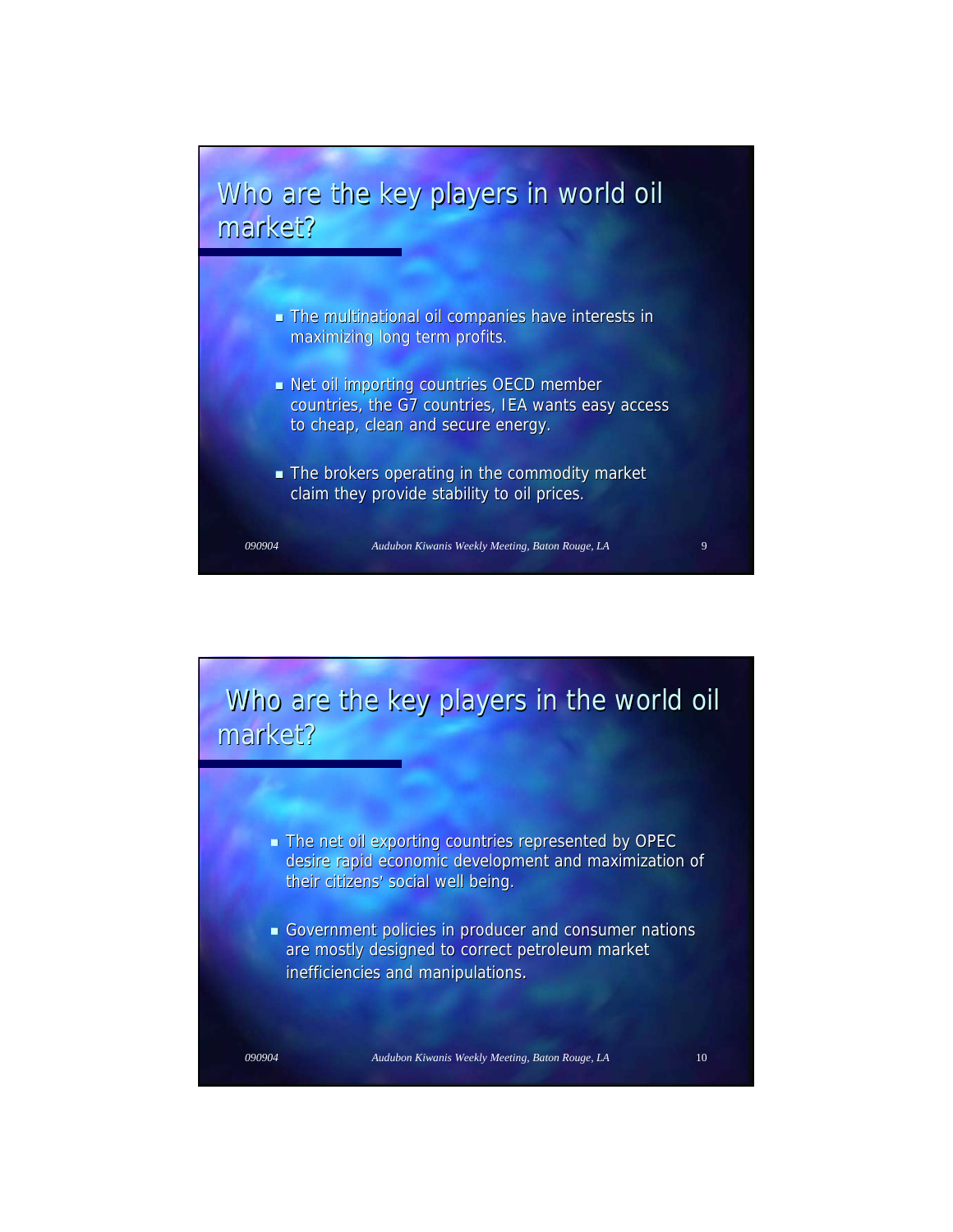

- $\Box$  Oil companies like to have inventories of oil reserves so they engaged in prospecting for oil all over the world, making it possible to develop cheap oil first.
- $\blacksquare$  The expectation that minimum finding costs will drift upward are counteracted with natural surprises and technical progress which tends to lower finding and development costs and put pressure on prices.

*090904 Audubon Kiwanis Weekly Meeting, Baton Rouge, LA* 11

## Role of the multinational firms

- $\Box$  Technical progress including 3D seismology, horizontal drilling technology, deepwater production systems and information are products of the oil industry to lower costs putting further pressures on crude oil prices.
- Industry restructuring in the form of downsizing, reliance on contract services and adoption of less hierarchical decisionmaking has made the industry more efficient worldwide in response to the low oil prices of the 1980s. Thus, the industry is less susceptible to price disruption.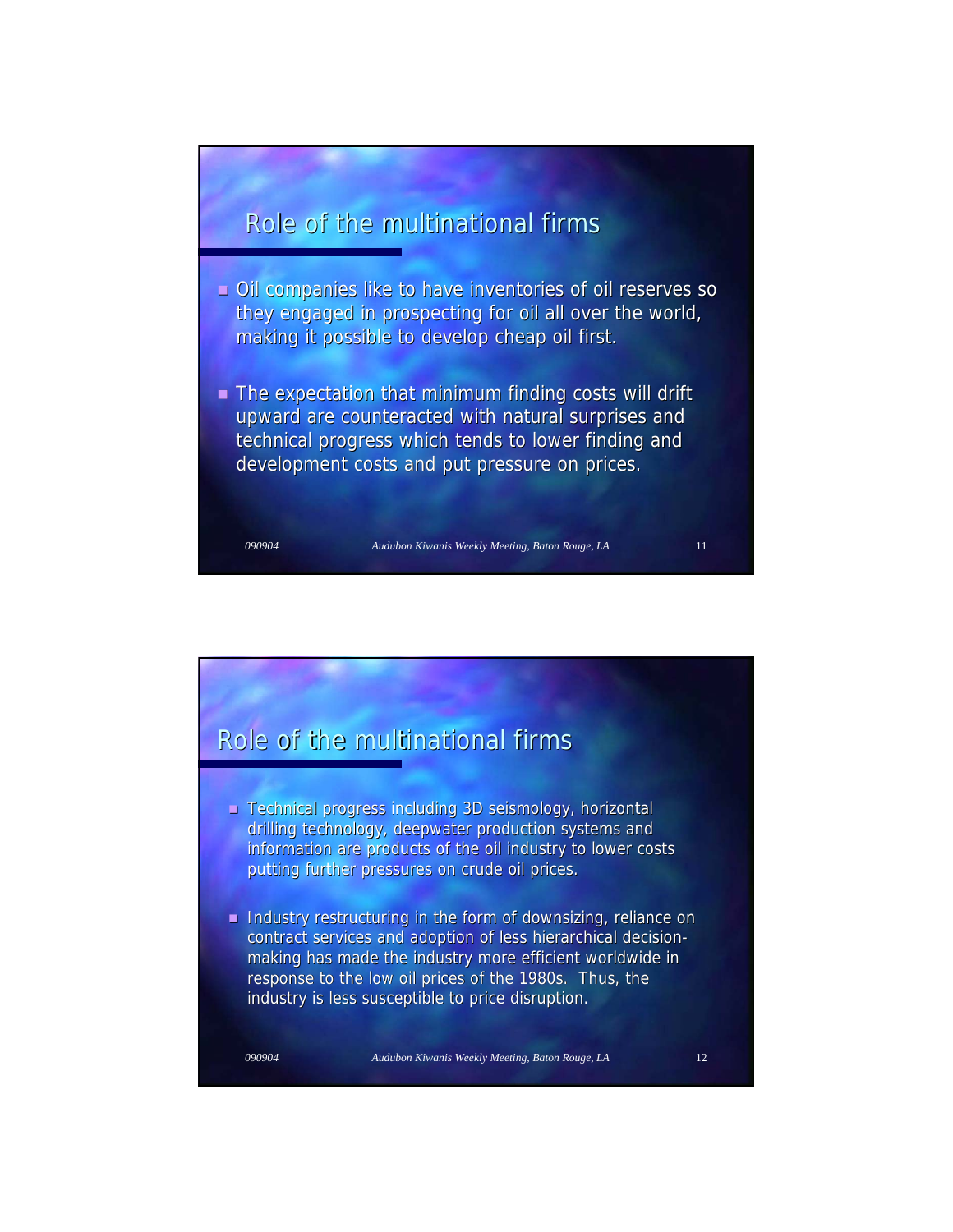### The role of OECD

- The diversification of supply sources has reduced irrational response to a little political uncertainty in the Middle East.
- $\Box$  Agreement for crude swapping in case of any disruption.
- Strategic petroleum reserves/inventory as a cushion for a sudden rise in price for whatever reasons.
- The U.S. energy policy objectives of economic growth, energy efficiency, cheap and secure energy and clean environment have implications on world oil supply and prices.

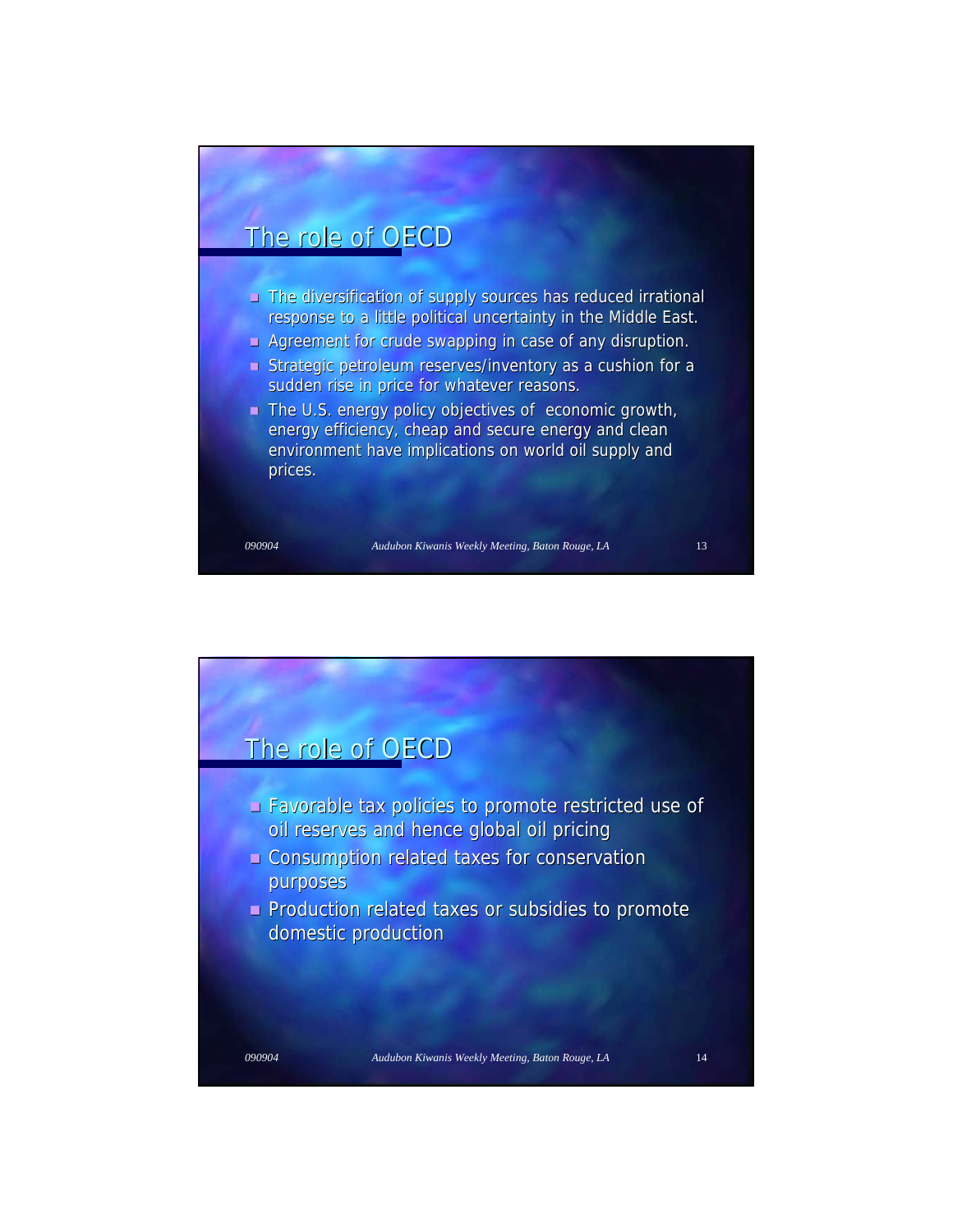#### The role of OPEC



- OPEC Currently has 11 members from a membership of 13 in the 70s. (Gabon and Ecuador opted out in the 1990s).
- $\blacksquare$  OPEC reached its ultimate market power in the 1970s when oil prices quadrupled.
- $\blacksquare$  OPEC has certainly changed the face of the petroleum industry over the past 40 years.
- OPEC still occupies a position of influence in the oil market OPEC still occupies a position of influence in the oil market because it controls enough reserves and production capacity.

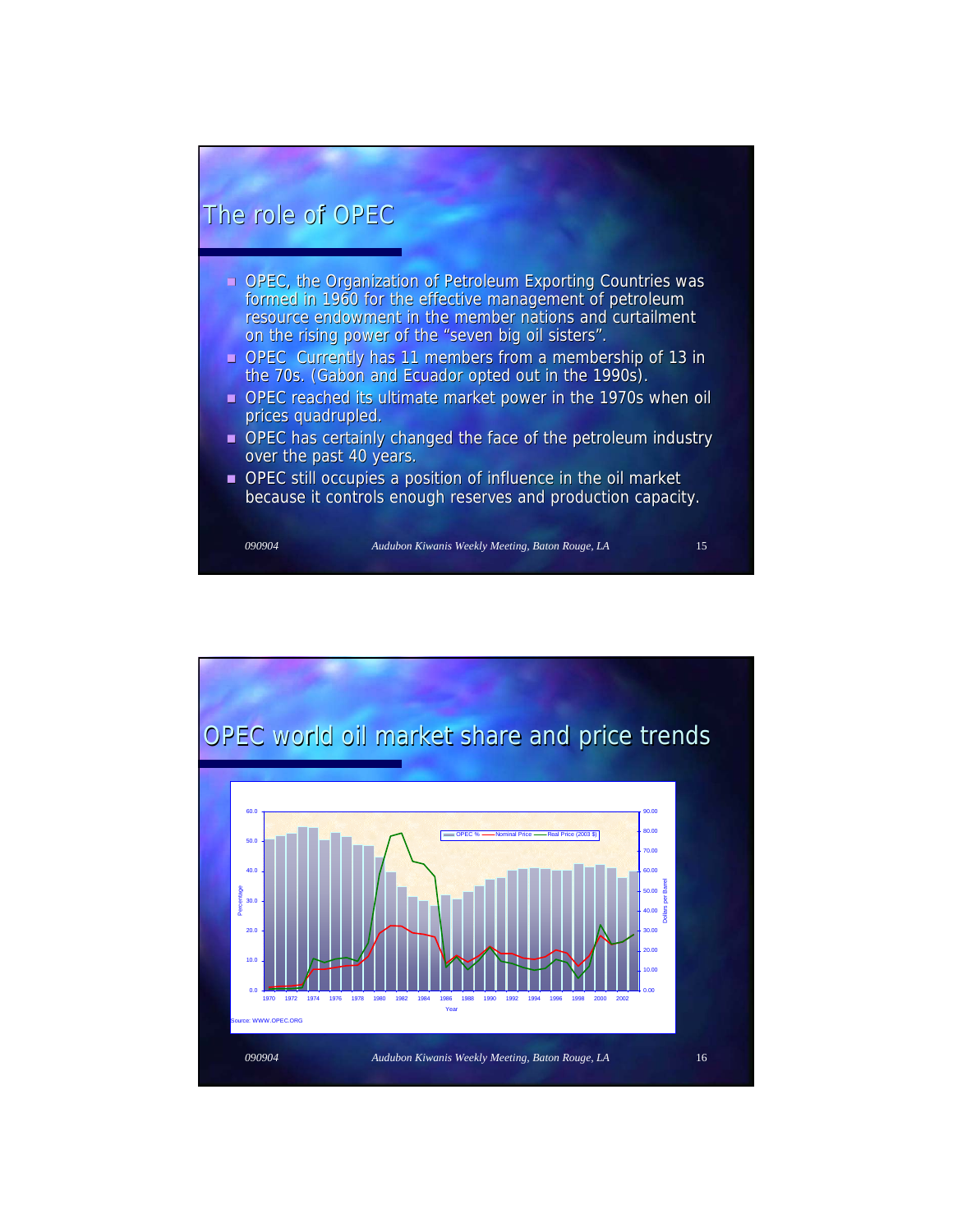

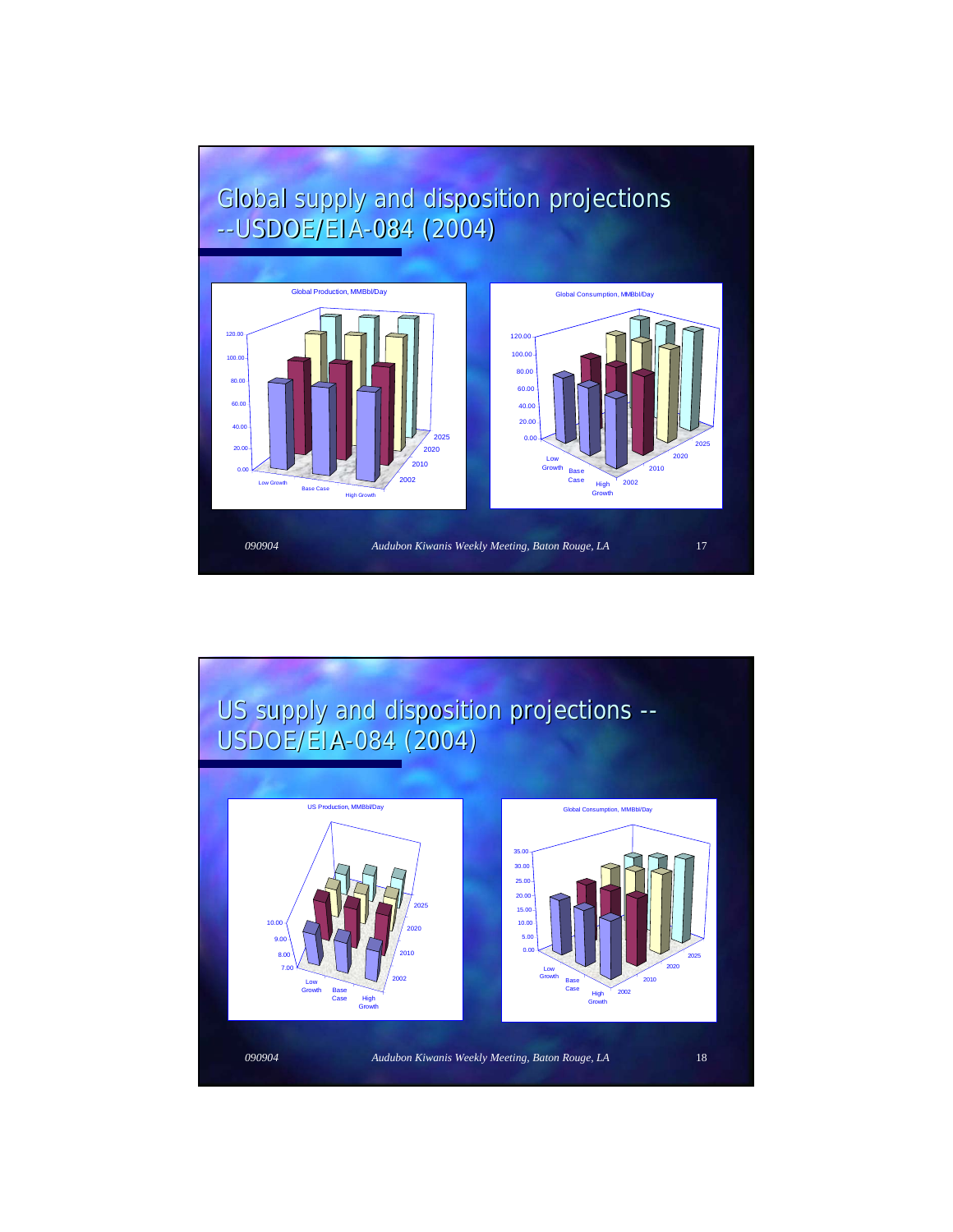# Crude oil imports & supply patterns